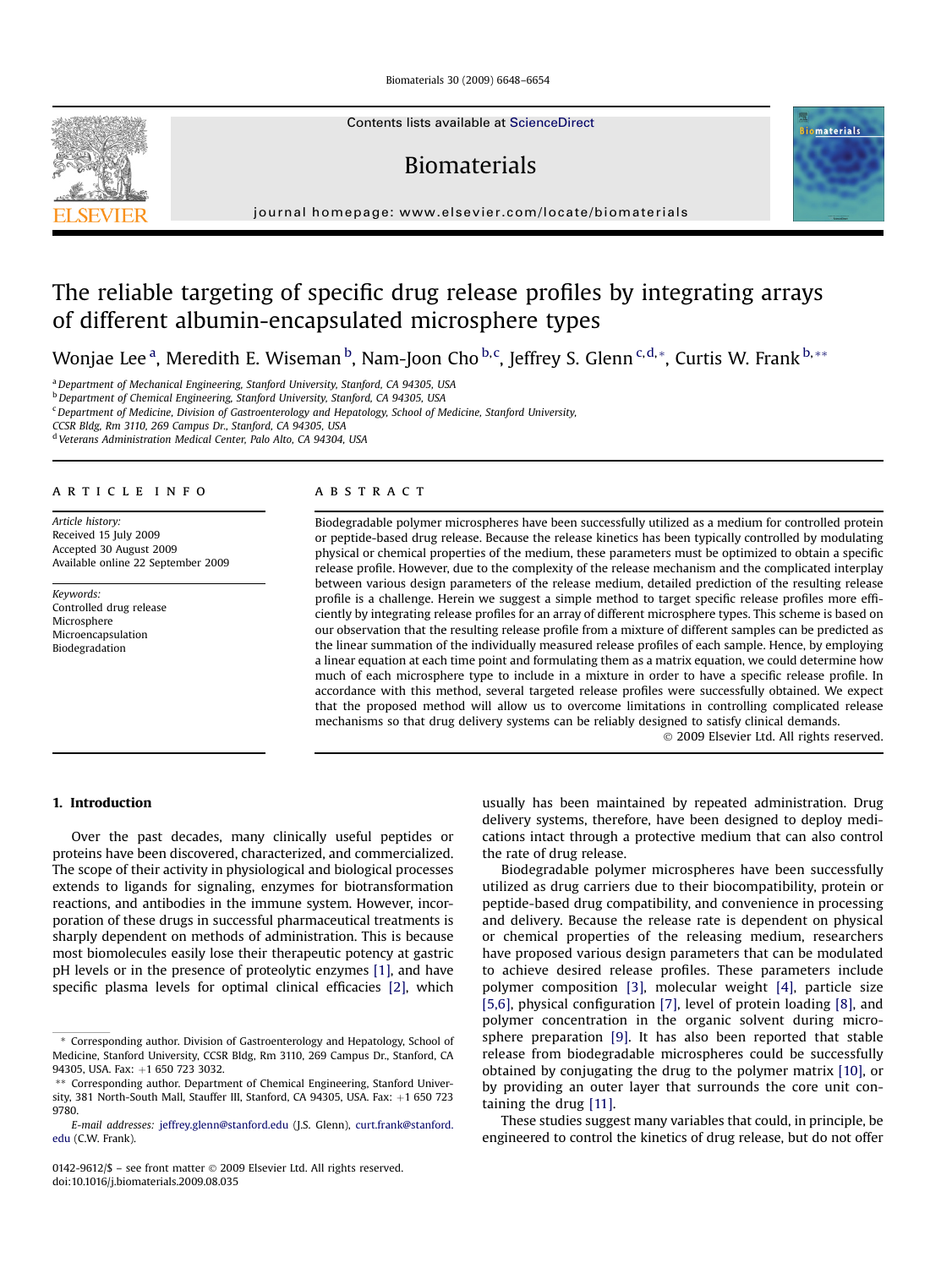an efficient, systematic scheme to target specific release profiles. In practice, therefore, a trial-and-error process is required to optimize these various parameters to achieve a specific drug release profile for actual clinical applications. The overall release kinetics is determined from the intricate combination of (1) initial release of free drug from a polymer surface, (2) release through pores within a polymer matrix, (3) diffusion through an intact polymer membrane, which depends on spatial feature of network structure, or swelling ratio in aqueous environments, and (4) polymer erosion and bulk degradation [\[12\]](#page-6-0). It is thus very difficult to anticipate what the result of manipulating a single design parameter would be and to tune it to target a specific release profile. In addition, the complicated interplay between various parameters makes it hard to isolate them and appreciate their contribution to a resulting release profile. For example, changing polymer composition in a typical double-emulsion synthesis of polymer microspheres can modify the degradation rate of the polymer. However, the change also affects the size of the microspheres due to the incidental change in the polymer viscosity, hence changing the overall release rate in unanticipated ways. This uncertainty makes it experimentally cumbersome to develop specific release profiles required in various clinical applications.

Herein we suggest a more efficient method to target specific release profiles. The proposed scheme was developed to overcome limitations in controlling the complicated release mechanisms and difficulties in modulating the interconnected design parameters of the release medium. We adopted a previously described approach for controlling the release rate by using a cocktail of microspheres [\[6,13,14\],](#page-5-0) because this method provides a simple platform to design controlled drug release systems without directly regulating design parameters of the release medium. Our analysis of release profiles of mixtures showed that they could be predicted as a linear summation of the individually measured release profiles of each sample. This implies that release kinetics of any one sample in a mixture is independent of the others. This independence allows one to modulate the overall release rate by determining how much of each microsphere type is present in a mixture. By applying the proposed scheme using BSA (bovine serum albumin)-encapsulated poly(lactide-co-glycolide acid) (PLGA) microspheres, we could directly match a targeted release profile without the need to change any design parameters of the drug release medium, and successfully obtained a variety of different targeted release profiles experimentally. This simplified development process could enable drug delivery systems to be conveniently and reliably designed to satisfy clinical demands.

#### 2. Materials and methods

#### 2.1. Preparation of PLGA microspheres by a double emulsion process

The model protein bovine serum albumin (BSA, Sigma–Aldrich) was encapsulated in PLGA microspheres by the double emulsion process (water-in-oil-inwater (w/o/w)). Poly(lactic-co-glycolic acid) (PLGA, LACTEL) was dissolved in a non-aqueous organic solvent, dichloromethane (DCM) at designated concentrations (10%, 20%, or 30%  $(w/v)$ ). 50/50 PLGA (composed of 50/50 molar ratio of glycolide units and lactide units, 85 k molecular weights), 65/35 PLGA (95 k molecular weight), 75/25 PLGA (75 k molecular weight), and 85/15 PLGA (80 k molecular weight) were utilized. BSA was dissolved in Dulbecco's Phosphate Buffered Saline (DPBS, Cellgro) with 0.05% (w/w) Synperonic<sup>®</sup> PE/F68 (Sigma-Aldrich) at 50 mg/ml. Aqueous BSA solution was then added to the non-aqueous PLGA solution at the designated ratios (10%, 20%, or 30%  $(v/v)$ ) and then emulsified for 2 min at approximately 30,000 rpm using a homogenizer (PRO200 Laboratory, Pro Scientific). The emulsion was poured into 100 times its volume of DPBS with  $0.05\%$  (w/v) poly(vinyl alcohol) and stirred at 1,000 rpm for overnight at room temperature and atmospheric pressure to allow the DCM to evaporate. The resulting solid microspheres were collected by centrifugation and incubated in DPBS for 1 day with stirring and refreshing of DPBS to remove unincorporated free albumin. This washing step allowed reducing the effect of the initial burst drug release, so that the drug release profile could be modulated from the early

incubation period. The microspheres were then collected by centrifugation, lyophilized, and stored at  $-20$  °C.

#### 2.2. Measurement of protein encapsulation efficiency

Approximately 10 mg of microspheres were dissolved in acetone, and the albumin precipitate was collected by centrifugation. The collected precipitate was dissolved in 1 ml of 1 <sup>M</sup> sodium hydroxide (NaOH), and the solution was neutralized with hydrochloric acid and sodium hydroxide by use of a pH meter (Corning). Protein concentrations were determined by a micro-BCA (bicinchoninic acid) protein assay kit (PIERCE). The drug encapsulation efficiency was calculated by comparing the actual amount of protein encapsulated to the theoretical amount of protein loaded in PLGA microspheres during the microsphere preparation.

#### 2.3. Determination of release profile

A predetermined amount ( $\sim$ 10 mg) of microparticles was mixed with 1 ml DPBS buffer and incubated in a thermomixer (Eppendorf) at 37 $\degree$ C with 1,200 rpm mixing speed. At the designated time points, the supernatant was collected after centrifugation and replaced with fresh PBS. The collected supernatants were stored at  $-20$   $\degree$ C until analysis. The albumin in the collected supernatant was measured by a micro-BCA protein assay kit (PIERCE), and then the amount of released drug per mass of PLGA was calculated. The amounts of albumin released from mixed samples were determined under the same conditions.

#### 3. Results

### 3.1. Principle of the proposed scheme

# 3.1.1. Independence of release kinetics of each microsphere type in a mixture

First, we attempted to identify the characteristic response of release profiles of mixtures of different microsphere types. We prepared BSA-encapsulated microspheres with 50/50 PLGA (85 k molecular weights, sample a) and 75/25 PLGA (75 k molecular weight, sample b). The release profiles of the two samples and the mixtures at 2:1 and 1:2 ratios were measured ([Fig. 1\)](#page-2-0), and we found that the release profile of a mixture of different samples could be predicted as the linear summation of their individually measured release profiles. The overall amounts of released BSA at each time point could be calculated as the linear summation of released BSA amounts from each sample, weighted by their relative amounts ([Fig. 1a](#page-2-0), for the 2:1 mixture,  $p$ -value = 0.96, for 1:2 mixture,  $p$ -value = 0.97, ANOVA).

This linear independence of release profiles is seen elsewhere in the literature. To demonstrate this, we adopted the release profiles reported in the paper of Siepmann et al. (2004) [\[6\]](#page-5-0) and Berkland et al. (2002) [\[14\]](#page-6-0) with permission. Their profiles were digitized using Graph Digitizer Scout (ByteScout) and reproduced in [Fig. 1](#page-2-0)b and c. Siepmann investigated the effect of the size of biodegradable microparticles on the release rate of an incorporated drug [\[6\].](#page-5-0) In their paper, the drug release profile of a fivesample mixture was reported, and we digitized each sample profiles and calculated the linear summation of five drug release profiles. We found that there were statistically no differences between their experimental data and our calculation ( $p$ -value  $= 0.98$ , ANOVA).

We also analyzed drug release profiles in the paper of Berkland et al. [\[14\]](#page-6-0). In this study, they attempted to obtain constant (zeroorder) drug release by controlling microsphere size distribution and mixing of uniform microspheres [\[14\]](#page-6-0). Assuming linearity, we used the profiles of 3:1 and 1:3 mixtures of two sample types to predict the release profile of a 1:1 mixture ([Fig. 1c](#page-2-0)). When we compared our estimation with their experimental data, there was no statistically significant difference ([Fig. 1c](#page-2-0), p-value: 0.92, ANOVA). Because the release profile of mixtures could be predicted as the linear summation of the individually measured release profiles of each sample, weighted by their relative amounts, we conclude that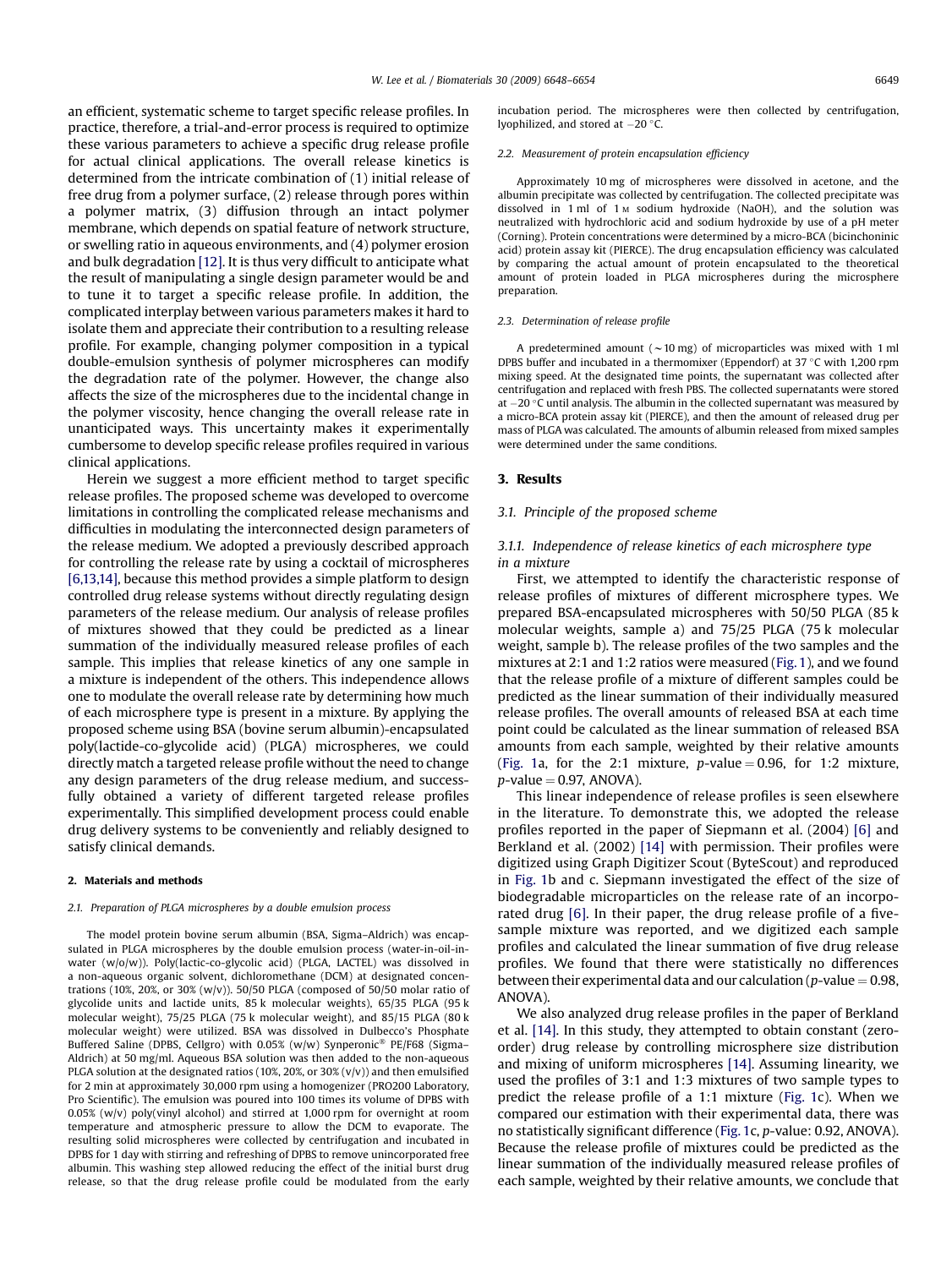<span id="page-2-0"></span>



drug release profiles of the 2:1 and 1:2 mixtures of the sample 'a' and 'b' were predicted as the linear summation of the individually measured drug release profiles of each sample, weighted by their relative amounts. When our estimation was compared with experimental data, there was no statistical difference (p-value =  $0.96$  for 2:1 mixture and  $p$ -value = 0.97 for 1:2 mixture, ANOVA). (b,c) Literature support for the independence of drug release kinetics in a mixture. When the mixtures' drug release profiles were estimated based on our assumption, there were also no statistical differences between our estimation and experimental data ( $p$ -value = 0.98, ANOVA in (b) and  $p$ -value = 0.92, ANOVA in (c)). The data were adopted from the papers of (b) Siepmann et al. (2004) [\[6\]](#page-5-0) and (c) Berkland et al. (2002) [\[14\]](#page-6-0) with permission.

Fig. 1. Independence of each sample's drug release kinetics in a mixture. (a) The

the release kinetics of different microsphere types in a mixture are independent.

3.1.2. Employing a matrix equation to determine the relative amounts of each microsphere type for targeting a specific release profile

Herein we describe a scheme to target a specific release profile by employing a matrix equation, as depicted in Fig. 2. Since release rates are linearly independent, the total release rate of mixtures at a certain time point could be obtained by summing up the contributions from the constitutive sample groups. This can be expressed as the following linear equation:

$$
T_t = \sum A_{t,i} \cdot a_i
$$

 $T_t$ : total release rate at time point, t

 $A_{t,i}$ : release rate from unit weight of ith sample at time point, t  $a_i$ : amount of *i*th sample present



$$
\begin{bmatrix} T_1 \ T_2 \ T_3 \end{bmatrix} \begin{bmatrix} A_{1,1} & A_{2,1} & A_{3,1} \\ A_{1,2} & A_{2,2} & A_{3,2} \\ A_{1,3} & A_{2,3} & A_{3,3} \end{bmatrix} \cdot \begin{bmatrix} a_1 \\ a_2 \\ a_3 \end{bmatrix}
$$

$$
T = A \cdot a
$$

Fig. 2. Employing a matrix equation to determine mixture composition. Due to the independence of release kinetics for each sample in a mixture, a matrix equation could be employed to determine the amounts of each sample in a mixture for targeting a specific profile. At one particular time point, a specific release rate could be achieved by summing up released contributions from different sample groups, which can be formulated as a linear equation. Multiple linear equations generated at several time points constitute a matrix equation. The vectors  $[A_{i,1},...,A_{i,n}]$  represent release profiles of ith sample and the vectors T is a target. If the release profiles of all the samples were known, the vector  $\boldsymbol{a}$  for a given target profile **T** could be achieved, and it is determined how much each sample should be mixed to achieve the specific target.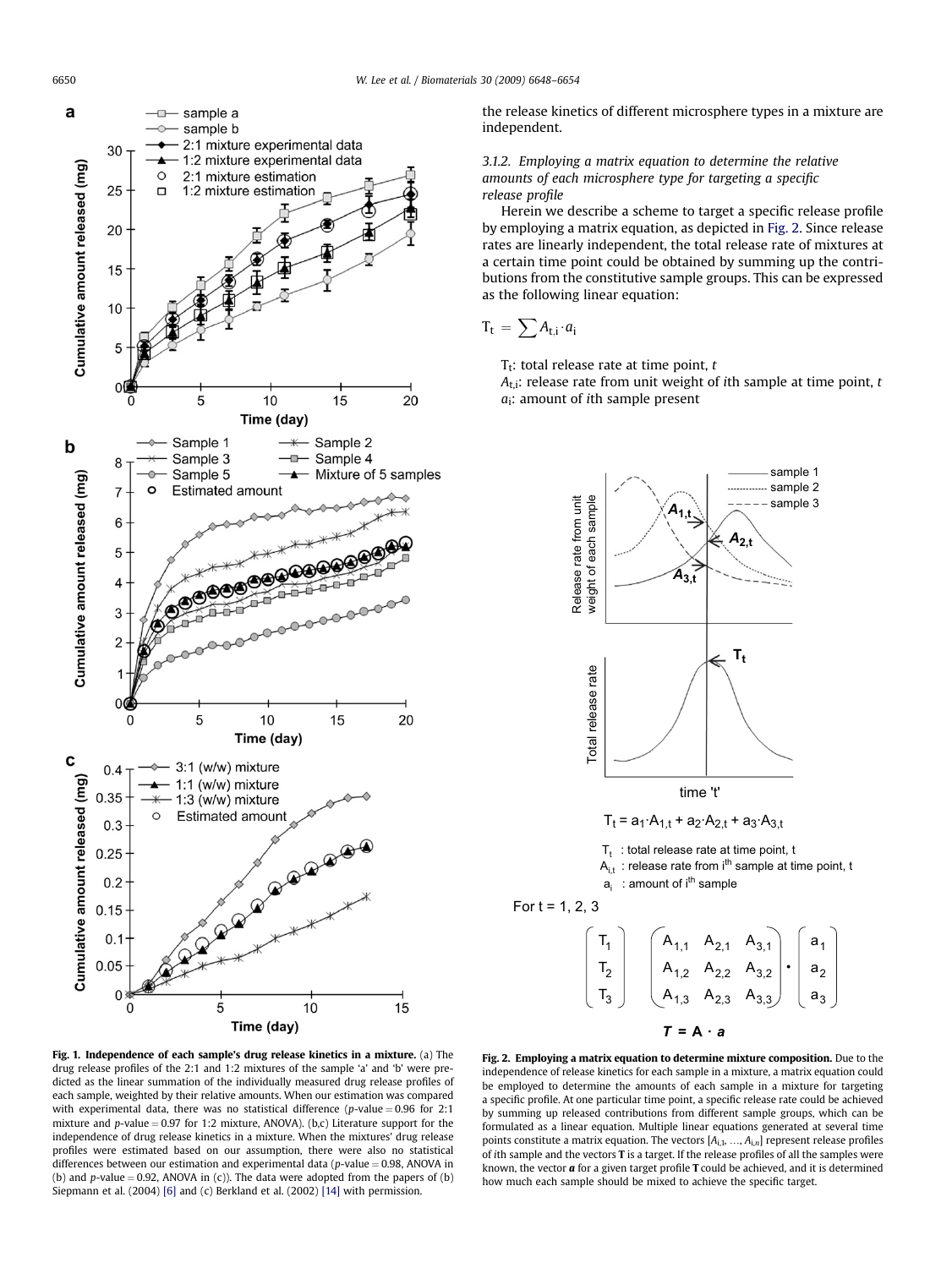In practice, the release profiles are discretized into a series of  $n$ time points. This allows us to write a matrix equation to describe the release of an array of m different particle types:

$$
\begin{pmatrix} T_1 \\ \vdots \\ T_n \end{pmatrix} \ = \ \begin{pmatrix} A_{1,1} & \cdots & A_{m,1} \\ \vdots & \ddots & \vdots \\ A_{1,n} & \cdots & A_{m,n} \end{pmatrix} \cdot \begin{pmatrix} a_1 \\ \vdots \\ a_m \end{pmatrix}
$$

$$
T = A \cdot a
$$

In this equation, the time-discretized release profiles of each sample and the desired profiles are represented as vectors  $[A_{i1}, \ldots, A_{iM}]$  $A_{1n}$  for the ith sample and a vector **T** for a target. If the matrix **A**, representing the release profiles of all the samples, were known, we could, in principle, solve for the vector  $a$  which represents the amounts of each microsphere type to be mixed to achieve T. However, because A is not invertible in many cases and, due to physical constraints,  $\boldsymbol{a}$  cannot admit negative coefficients, it is impractical to directly solve the equation to obtain  $a$ . Instead, we could find the solution vector  $\boldsymbol{a}$  which minimizes  $||\boldsymbol{A}\!\cdot\!\boldsymbol{a}-\boldsymbol{T}||$  subject to the constraint of non-negative coefficients. This has been previously solved as a non-negative least squares problem, implemented in MATLAB as the function lsqnonneg using the algorithm developed by Lawson and Hanson [\[15\].](#page-6-0) However, because this algorithm treats all time point equally, there are some experimental cases where assigning equal weight does not give the most useful solution, such as when certain time points are more critical than others or when having equal weights causes certain qualitative features of the fitted profile to be lost. For these cases, critical time points can be weighed more importantly in the computation. We use this method to solve for a 'best-fit' vector  $\boldsymbol{a}$  to find the best formulation of polymer microspheres to reproduce a desired release profile.

### 3.2. Verification of proposed scheme

In order to verify the validity of this proposed scheme, we prepared BSA-encapsulated poly(lactic-co-glycolic acid) (PLGA) microspheres using a well-established double emulsion technique [\[16\]](#page-6-0). By modulating well-known parameters, we produced an array of samples such that each has a distinct release profile (Table 1). We utilized 50/50 PLGA (composed of 50/50 molar ratio of glycolide units and lactide units), 65/35 PLGA, 75/25 PLGA, and 85/15 PLGA for preparing samples 1–4. Because the degradation time of PLGA increases as the composition ratio of glycolide units over lactide units decreases, the peak time points of release rates were delayed from sample 1 to sample 4 ([Fig. 3](#page-4-0)a). We also encapsulated BSA into samples with different PLGA concentration, or water-in-oil ratio,

|  |                           |  | but these conditions did not dramatically change the trend of |  |  |
|--|---------------------------|--|---------------------------------------------------------------|--|--|
|  | released BSA (Fig. 3b,c). |  |                                                               |  |  |

By selecting 9 time points and 10 samples, we formulated a  $9 \times 10$  matrix, **A**, which describes the release profiles of each sample. We designed four arbitrary target release profiles with very different characteristic shapes and represented them as a matrix **T**; the first one had a stable concentration level of released BSA (T1), and the second, the third, and the fourth had only one peak level of released BSA at distinct time periods (T2, T3, and T4). The obtained matrix, A, and the determined targets are as follows:

$$
A = \begin{pmatrix} 3.6 & 2.3 & 1.9 & 1.4 & 2.7 & 2.6 & 2.3 & 2.7 & 2.9 & 2.9 \\ 3.9 & 2.2 & 1.3 & 1.2 & 3.0 & 2.8 & 1.9 & 2.8 & 2.2 & 1.5 \\ 3.6 & 2.5 & 1.7 & 0.8 & 2.9 & 2.5 & 1.5 & 3.6 & 2.4 & 1.3 \\ 2.4 & 3.3 & 1.4 & 0.7 & 2.6 & 2.0 & 1.4 & 2.9 & 1.9 & 0.8 \\ 2.6 & 3.4 & 1.9 & 1.0 & 2.1 & 1.6 & 1.5 & 1.9 & 1.5 & 0.8 \\ 2.2 & 2.7 & 2.7 & 0.9 & 1.7 & 1.8 & 1.5 & 1.6 & 1.5 & 0.7 \\ 2.0 & 1.4 & 3.3 & 1.0 & 1.5 & 1.8 & 1.3 & 1.5 & 1.7 & 0.9 \\ 1.1 & 1.7 & 2.7 & 1.0 & 1.7 & 1.6 & 1.3 & 0.9 & 1.8 & 1.3 \\ 1.1 & 1.6 & 2.5 & 0.9 & 1.7 & 1.5 & 1.2 & 1.6 & 1.4 & 1.2 \end{pmatrix}
$$

$$
T = (T1, T2, T3, T4) = \begin{pmatrix} 20 & 20 & 10 & 10 \\ 20 & 20 & 10 & 10 \\ 20 & 15 & 20 & 10 \\ 20 & 10 & 20 & 15 \\ 20 & 10 & 20 & 15 \\ 20 & 10 & 10 & 20 \\ 20 & 10 & 10 & 20 \\ 20 & 10 & 10 & 20 \\ 20 & 10 & 10 & 15 \end{pmatrix}
$$

The numbers in the A matrix represent released BSA amount in ug from one mg of microspheres during 24 h, and the numbers in the  $T$  matrix mean the targeted BSA amount in  $\mu$ g during 24 h. Using the previously described mathematical method, we obtained the 'best-fit' solution matrix, ' $a$ ', where each number represents mg of each sample in a mixture.

| 0.0<br>1.2<br>3.2<br>0.0<br>2.3<br>$=$<br>0.0<br>0.0<br>0.0<br>2.8<br>0 | 0.0<br>0.0<br>0.0<br>0.0<br>4.8<br>0.0<br>0.0<br>1.3<br>0.0<br>1.2 | 0.0<br>5.5<br>0.4<br>0.0<br>0.0<br>0.0<br>0.0<br>0.0<br>0.0<br>0.0 | 0.0<br>0.9<br>5.5<br>0.0<br>0.0<br>0.0<br>0.0<br>0.0<br>0.4<br>0.0 |  |
|-------------------------------------------------------------------------|--------------------------------------------------------------------|--------------------------------------------------------------------|--------------------------------------------------------------------|--|
|-------------------------------------------------------------------------|--------------------------------------------------------------------|--------------------------------------------------------------------|--------------------------------------------------------------------|--|

| $\sim$<br>$\sim$<br>. . |  |
|-------------------------|--|
|-------------------------|--|

|           | PLGA composition |      | Molecular weight PLGA concentration in DCM $(w/v)$ (%) | BSA solution ratio to PLGA solution $(v/v)$ (%) | Encapsulation efficiency (%) |
|-----------|------------------|------|--------------------------------------------------------|-------------------------------------------------|------------------------------|
| Sample 1  | 50/50            | 85 k | 20                                                     | 20                                              | $38 \pm 1$                   |
| Sample 2  | 65/35            | 95 k | 20                                                     | 20                                              | $37 + 2$                     |
| Sample 3  | 75/25            | 75 k | 20                                                     | 20                                              | $42 \pm 4$                   |
| Sample 4  | 85/15            | 80 k | 20                                                     | 20                                              | $46\pm2$                     |
| Sample 5  | 50/50            | 85 k | 10                                                     | 20                                              | $36 \pm 1$                   |
| Sample 6  | 50/50            | 85 k | 20                                                     | 20                                              | $37 + 2$                     |
| Sample 7  | 50/50            | 85 k | 30                                                     | 20                                              | $44 \pm 1$                   |
| Sample 8  | 50/50            | 85 k | 20                                                     | 10                                              | $43 \pm 3$                   |
| Sample 9  | 50/50            | 85 k | 20                                                     | 20                                              | $37 \pm 0.4$                 |
| Sample 10 | 50/50            | 85 k | 20                                                     | 30                                              | $33 \pm 1$                   |

PLGA composition is the molar ratio between glycolide and lactide units.

PLGA concentration in DCM is the dissolved concentration of PLGA in non-aqueous solvent, dichloromethane.

BSA solution ratio to PLGA solution is the aqueous BSA solution ratio to non-aqueous PLGA solution for double (water-in-oil-in-water) emulsion.

BSA encapsulation efficiency was calculated by comparing the actual amount of protein encapsulated over the theoretical loaded protein in PLGA microspheres during the microsphere preparation.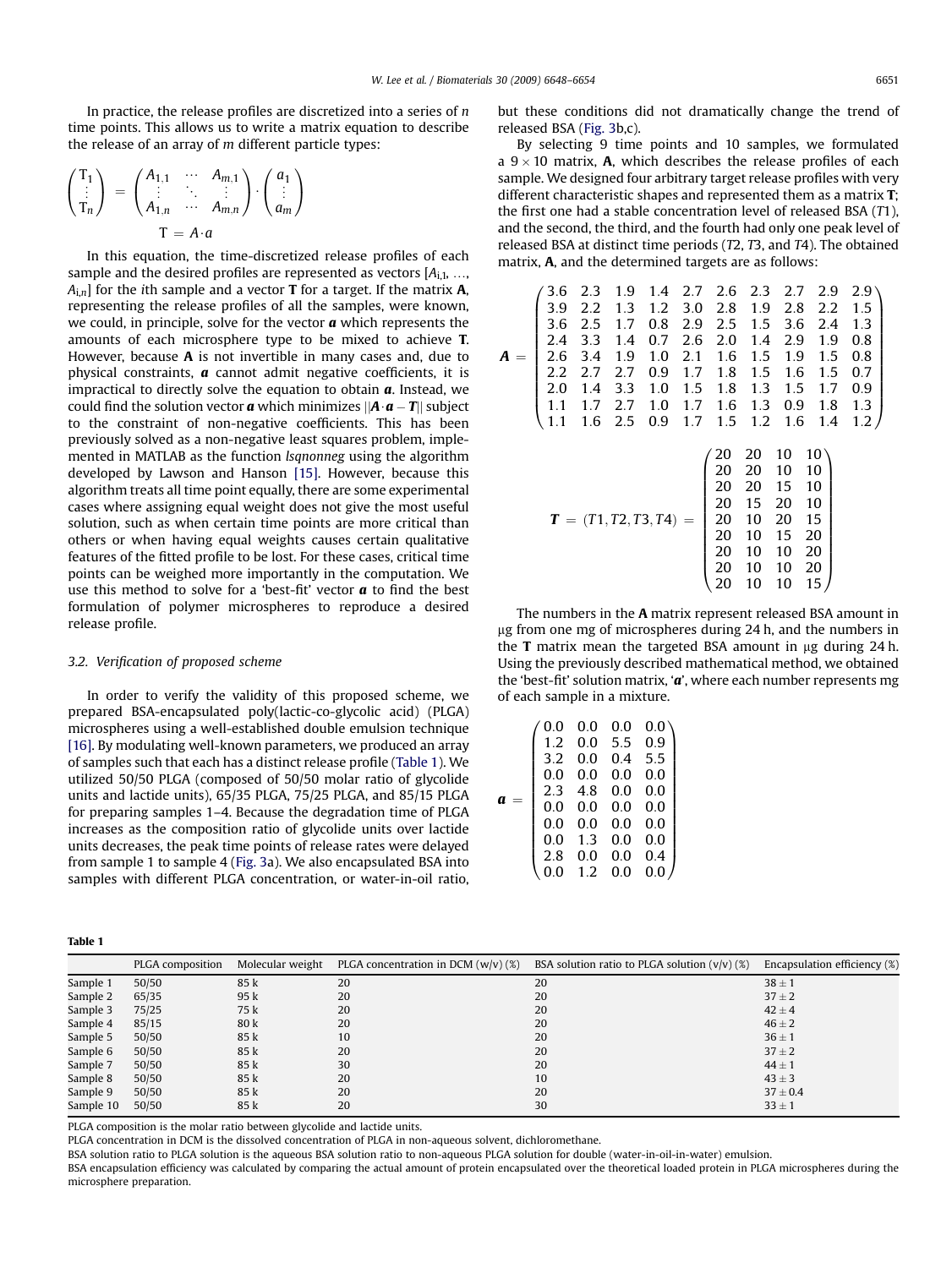<span id="page-4-0"></span>

Fig. 3. Albumin release profiles of different microsphere types. (a) Samples 1–4 were prepared by changing the PLGA composition ratio between glycolide units and lactide units. Sample 1 was prepared from 50/50 PLGA with the shortest degradation time, and sample 4 was prepared from 85/15 PLGA with the longest degradation time. The peak time points of released drug were delayed more as the material had longer degradation times. (b) Sample 5–7 were prepared by changing PLGA concentration in DCM from  $10\%$  (w/v) to 30% (w/v). (c) We loaded different amount of BSA solution from  $10\%$  (v/v) to 30% (v/v) for Sample 8–10. As the PLGA concentration in DCM decreased. or the loaded BSA solution increased, the released BSA amounts at each time point increased in general.

We then mixed samples in accordance with the amounts specified in vector  $a$  and measured the released BSA amount from the mixtures at designated time points. The targeted release profiles matched quite closely ([Fig. 4](#page-5-0)). The statistical analyses using ANOVA at 9 time points were performed by comparing the targeted release profiles and our experimental data. The comparison between the experimentally obtained data and the first target vector t1 has the p-value of 0.56 ([Fig. 4](#page-5-0)a), and the second, the third, and the fourth have the p-values of 0.58 ([Fig. 4b](#page-5-0)), 0.82 [\(Fig. 4c](#page-5-0)), and 0.86 ([Fig. 4](#page-5-0)d), respectively, from ANOVA analysis, indicating the four targets were successfully achieved by our scheme.

## 4. Discussion

In this study, we sought a way to target specific release profiles by integrating an array of different microsphere types. Our preliminary finding of the independence of each sample's release kinetics within a mixture was a cornerstone to developing this method. Because of this linear independence, we were able to target specific release profiles by employing a matrix equation to determine how much of each different microsphere type should be mixed. We successfully achieved a constant release rate ([Fig. 4a](#page-5-0)), which could be applied to diverse treatments, such as cancer, viral and bacterial infections, birth control, and AIDS, where drugs should be continuously administrated for a certain period of time [\[12\].](#page-6-0) We also showed that our method could cover clinical situations in which multiple biomolecules exhibit sequential distinct plasma levels [\(Fig. 4a](#page-5-0),b, and c), such as regeneration processes of blood vessels [\[17\]](#page-6-0), bone [\[18\],](#page-6-0) and cartilage [\[19\],](#page-6-0) as well as the differentiation processes of stem cells [\[20\]](#page-6-0).

The accuracy of this scheme is strictly dependent on how effectively the basis set of samples ''spans'' the space of possible target drug release profiles. The best way to achieve this experimentally is to have the basis samples display well-defined sequential peak levels of releasing activity. It has been reported that the gradient or the time of peak drug release could be modulated by changing polymer molecular weight [\[21\],](#page-6-0) blending of structurally different polymers [\[22\],](#page-6-0) and modulating porosity [\[23\].](#page-6-0) Recently, Pitukmanorom et al. proposed a useful method to achieve distinct peak time points of released drug concentration without initial drug burst by improving the method of covering a drug-encapsulated core unit with an outer layer [\[24\]](#page-6-0). If these methods are applied to compose the basis set of samples, more complicated drug release profiles could be precisely achieved by our proposed scheme.

The advantage of our scheme is that one would only have to modulate particle design parameters once, and only roughly, to generate a good basis set of samples. After this, one could produce virtually any drug release profile without having to modify the particles themselves. Therefore, this scheme provides an efficient way of utilizing previously developed drug delivery technology to achieve different release profiles in the clinical or ''end-user'' setting by passing over the time-consuming trial-and-error process of optimizing the physical design parameters.

## 5. Conclusion

In this study, we attempted to develop a simplified method for generating drug release profiles required in various clinical applications using biodegradable microspheres. It was motivated by the fact that targeting specific release profiles is experimentally burdensome due to the complexity of the release mechanism and the complicated interplay between various design parameters of the release medium. We found that the resulting release profile of mixed samples is simply the linear summation of the individually measured release profiles of reference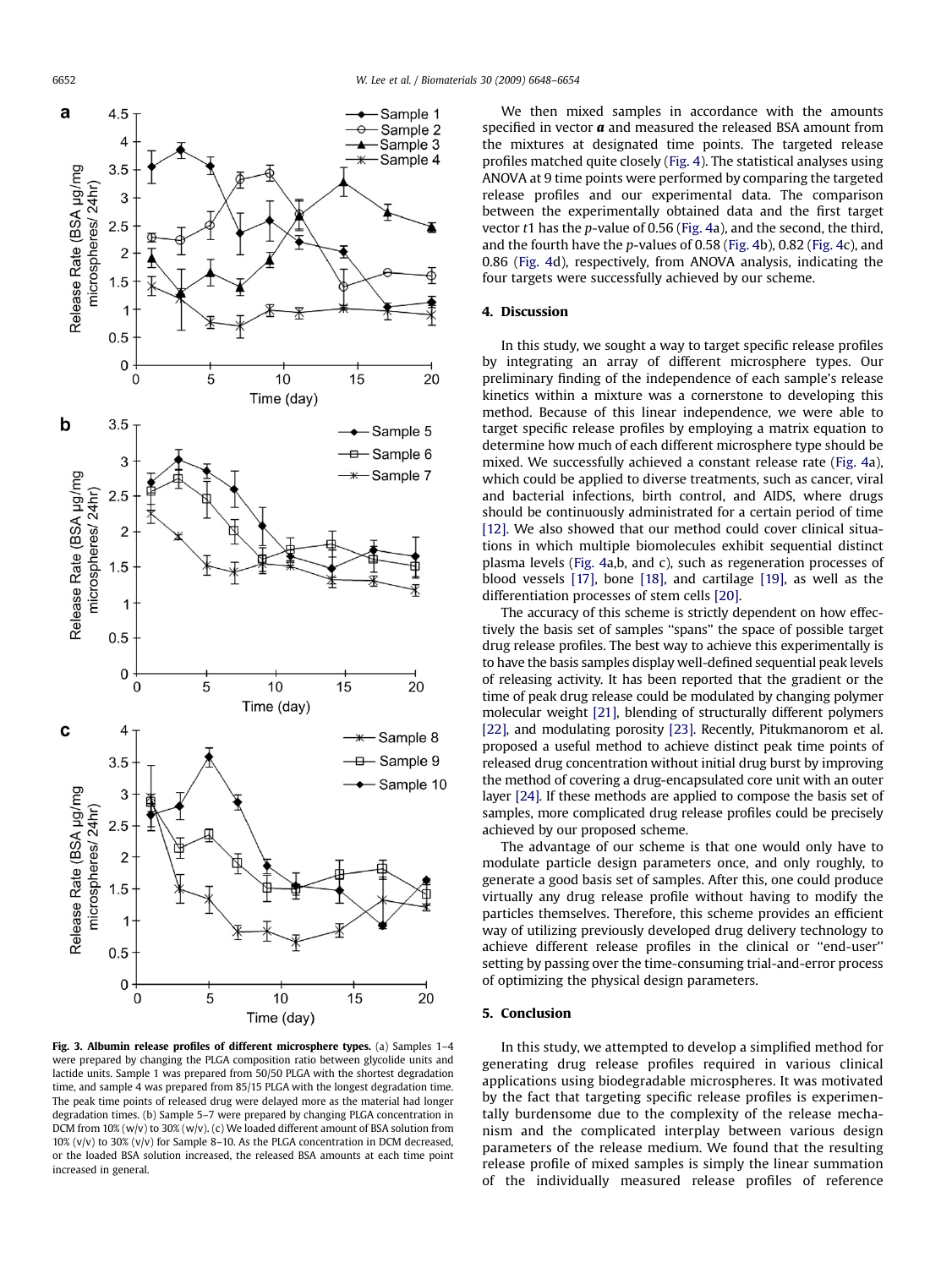<span id="page-5-0"></span>

Fig. 4. Targeting of four arbitrary release profiles by preparing combinations of different microsphere type with our proposed scheme. The experimentally measured release rates were compared with the targets. The first result in (a) has a p-value of 0.56, and the second in (b), the third in (c), and the fourth in (d) have p-values of 0.58, 0.82, and 0.86, respectively. It indicates that there are no statistical differences between the targeted profiles and the actually achieved experimental data, and the four targets were successfully obtained.

samples, which allows design of controlled drug release systems without the direct manipulation of design parameters of the release medium. By employing a matrix equation, we could determine the amount of each microsphere type to include in a mixture so as to have a specific release profile. The proposed method was applied to BSA-encapsulated PLGA microspheres, and arbitrary target profiles with a continuous release rate and pulsatile release rate at distinct time periods were successfully obtained. We expect this simplified development process will permit drug delivery systems to be conveniently and reliably designed to satisfy clinical demands.

# Acknowledgment

The authors gratefully acknowledge funding from Beckman ITRP AWARD (1097820 -104-GHAPQ), a Burroughs Welcome Fund Clinical Scientist Award in Translational Research (to JSG), and the Center for Translational Research in Chronic Viral Infections. N.J.C. is a recipient of the American Liver Foundation Postdoctoral Fellowship Award and a Stanford Dean's Postdoctoral Fellowship.

#### References

- [1] Prausnitz MR, Mitragotri S, Langer R. Current status and future potential of transdermal drug delivery. Nat Rev Drug Discovery 2004;3(2):115–24.
- Langer R. New methods of drug delivery. Science 1990;249(4976):1527-33.
- [3] Sanders LM, Kell BA, McRae GI, Whitehead GW. Prolonged controlled-release of nafarelin, a luteinizing hormone-releasing hormone analogue, from biodegradable polymeric implants: influence of composition and molecular weight of polymer. J Pharm Sci 1986;75(4):356–60.
- [4] Capan Y, Woo BH, Gebrekidan S, Ahmed S, DeLuca PP. Preparation and characterization of poly (D, L-lactide-co-glycolide) microspheres for controlled release of poly (L-lysine) complexed plasmid DNA. Pharmacol Res 1999;16(4):509–13.
- Sansdrap P, MoËS AJ. Influence of manufacturing parameters on the size characteristics and the release profiles of nifedipine from poly (DL-lactide-coglycolide) microspheres. Int J Pharm 1993;98(1–3):157–64.
- [6] Siepmann J, Faisant N, Akiki J, Richard J, Benoit JP. Effect of the size of biodegradable microparticles on drug release: experiment and theory. J Controlled Release 2004;96(1):123–34.
- Abidian MR, Kim DH, Martin DC. Conducting-polymer nanotubes for controlled drug release. Adv Mater 2006;18:405–9.
- [8] Gabor F, Ertl B, Wirth M, Mallinger R. Ketoprofen-poly (D, L-lactic-co-glycolic acid) microspheres: influence of manufacturing parameters and type of polymer on the release characteristics. J Microencapsulation 1999;16(1):1–12.
- [9] Chen W, Lu DR. Carboplatin-loaded PLGA microspheres for intracerebral injection: formulation and characterization. J Microencapsulation 1999;16(5): 551–63.